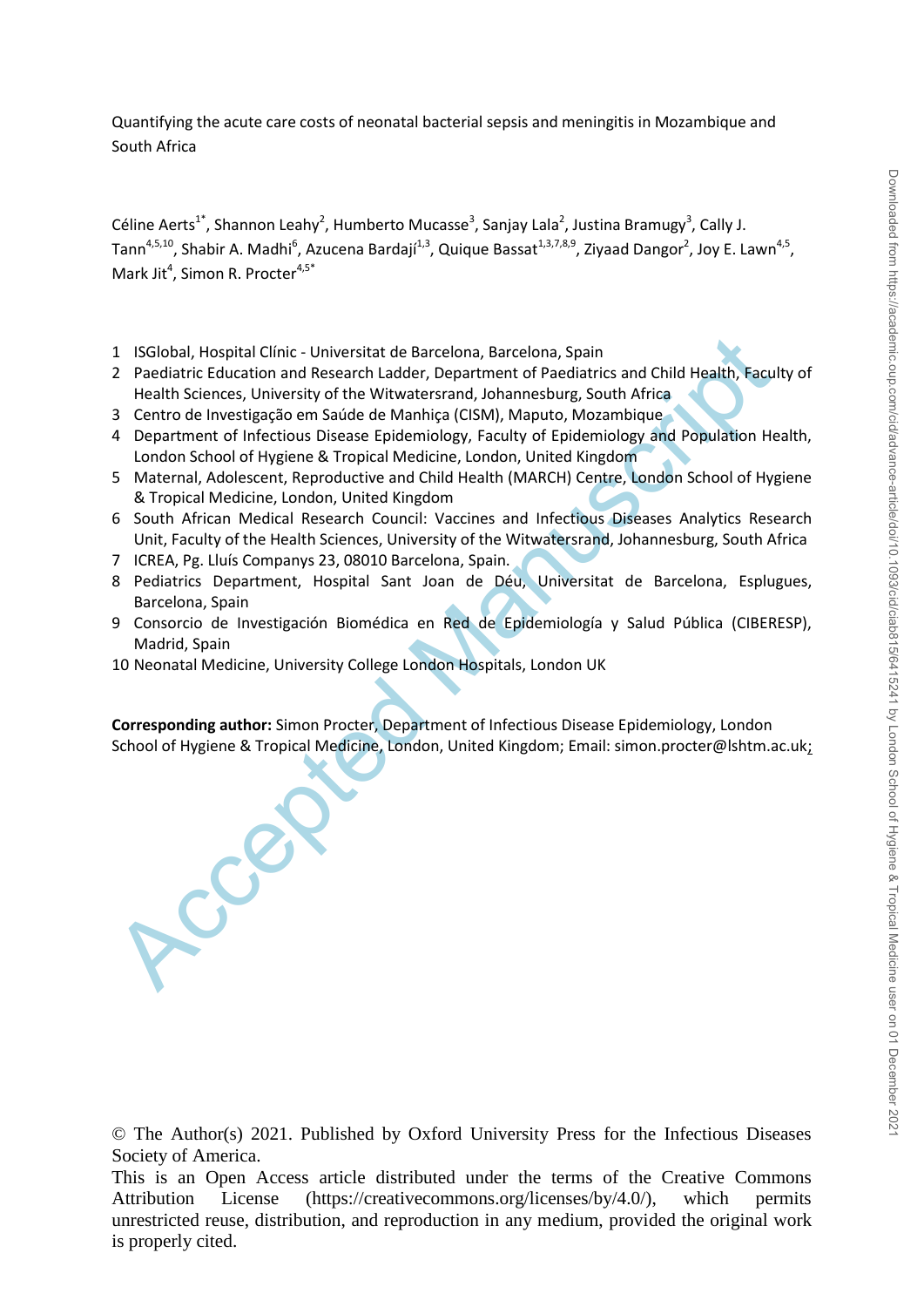### **ABSTRACT**

### **Background**

Sepsis and meningitis are amongst the leading causes of neonatal deaths in Sub-Saharan Africa (SSA). Neonatal sepsis caused around 400000 deaths globally in 2015, half occurring in Africa. Despite this, there are few published data on the acute costs of neonatal sepsis or meningitis, particularly in low- and middle-income countries, and none in SSA.

### **Methods**

Methods<br>
We collected data on neonates admitted to two hospitals between April 16, 2020 and April 1,<br>
2021. In South Africa cases were mirobiologically confirmed either by culture on PCR. In<br>
Morambique dimically superced We collected data on neonates admitted to two hospitals between April 16, 2020 and April 1, 2021. In South Africa cases were microbiologically confirmed either by culture or PCR. In Mozambique clinically suspected and microbiologically confirmed cases were included. Data were collected on healthcare resource use and length-of-stay. A caregivers questionnaire gathered data on expenditure and caregiving. We used unit costs of healthcare resources in local currencies to estimate average healthcare provider cost per patient and average costs per household. Results were converted to 2019 international dollars (I\$).

# **Results**

We enrolled 11 neonates in Mozambique, 18 neonates in South Africa. Mean length-of-stay was 10 days (median=9; IQR=4-14)) and 16 days (median=15; IQR=13-18). In Mozambique we estimated mean household costs of I\$49.62 (median=10.19, IQR=5.10-95.12) and hospitalisation costs of I\$307.58 (median=275.12; IQR=149.43-386.12). In South Africa these costs were I\$52.31 (median=30.82; IQR=19.25-73.08) and I\$684.06 (median=653.62; IQR=543.33-827.53), respectively. On average, parents in Mozambique spent an extra 52 hours (median=38.5; IQR=19- 86) on caregiving, and in South Africa an extra 76 (median=3.5; IQR=0-120).

# **Conclusion**

We found substantial costs associated with acute neonatal bacterial (all-cause) sepsis and meningitis in SSA. Our estimates will inform cost-effectiveness analyses of interventions to prevent invasive bacterial infections in neonates.

**Key words:** sepsis, meningitis, neonate, costs, health economics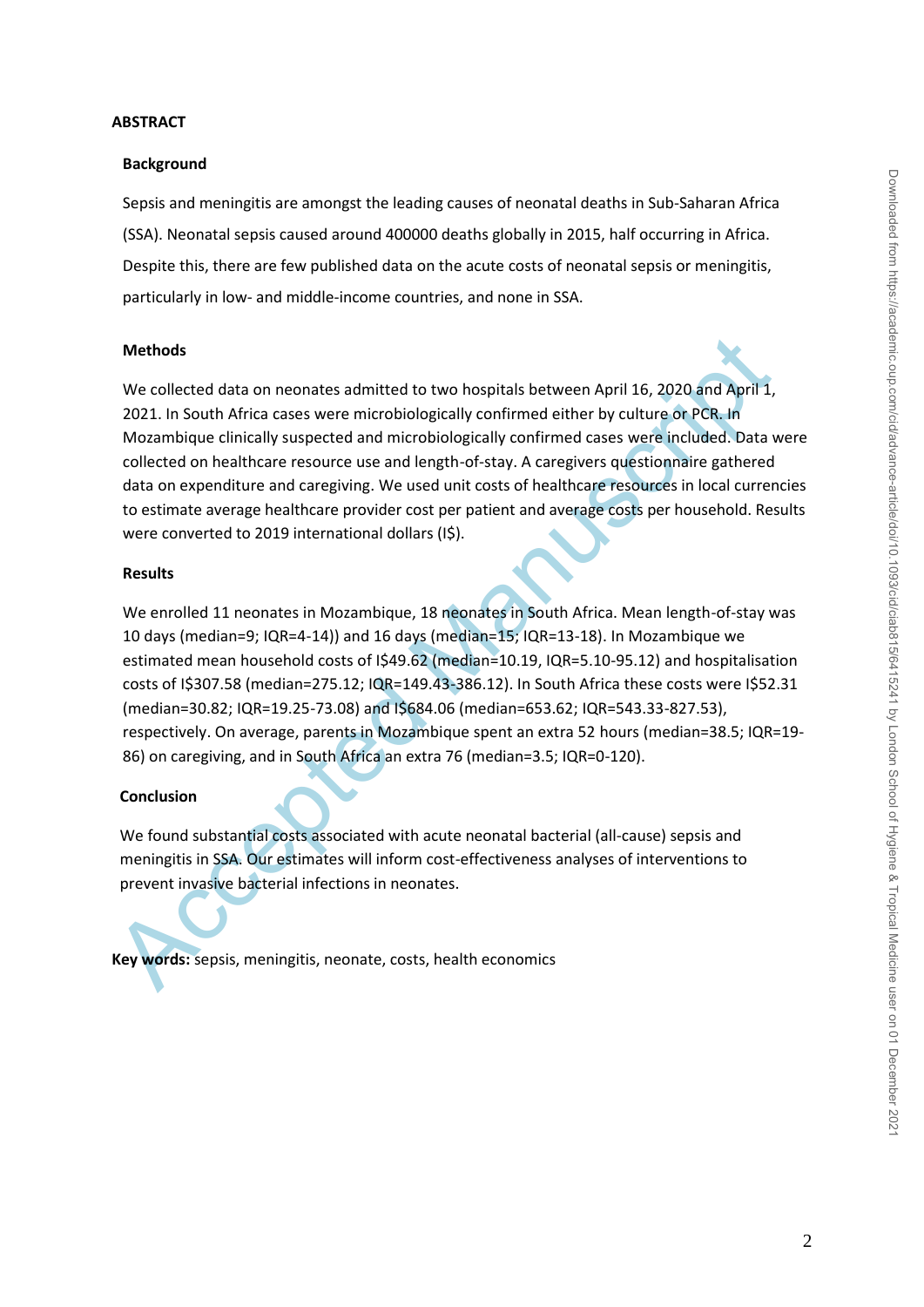### **LIST OF ABBREVIATIONS**

| <b>Group B Streptococcus</b><br>Inter Quartile Range<br><b>International Dollar</b><br>Low- and Middle-Income Country<br>Sub-Saharan Africa (United Nations region) |
|---------------------------------------------------------------------------------------------------------------------------------------------------------------------|
|                                                                                                                                                                     |
|                                                                                                                                                                     |
|                                                                                                                                                                     |
|                                                                                                                                                                     |
|                                                                                                                                                                     |
| <b>United States Dollar</b><br>Rece                                                                                                                                 |
|                                                                                                                                                                     |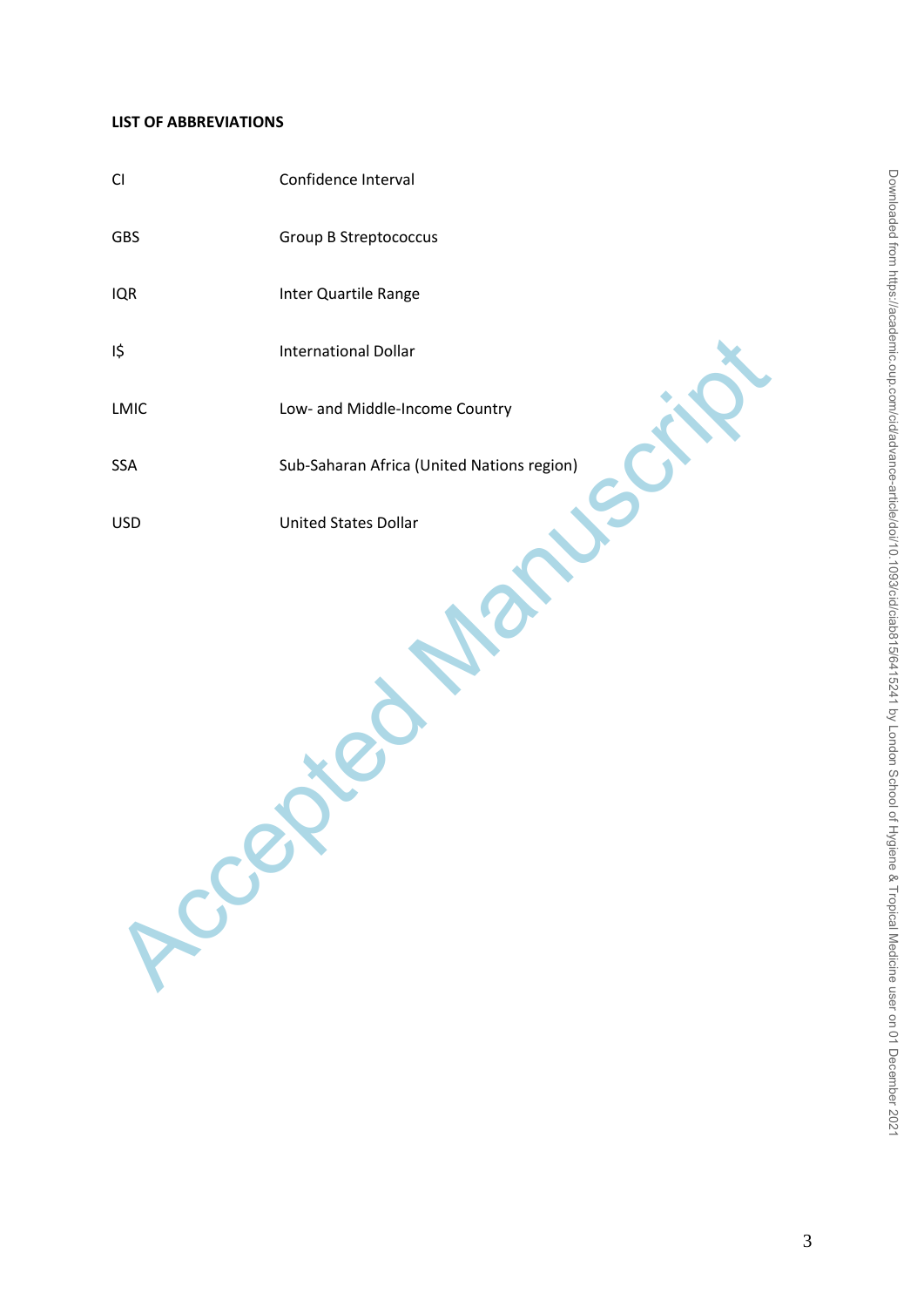# **KEY FINDINGS BOX**

### **1. WHAT WAS KNOWN AND WHAT IS NEW?**

Globally, the few published studies on acute healthcare costs of neonatal sepsis and/or meningitis are from high-income countries, and mainly from the United States. There are no studies from sub-Saharan Africa despite the high disease burden in this region. Our study provides estimates of health care and household costs associated with acute neonatal sepsis and meningitis hospitalisations in Mozambique and South Africa.

## **2. WHAT DID WE DO AND WHAT DID WE FIND?**

Using hospital records and discharge questionnaires of 29 neonates hospitalized in Mozambique<br>
South Africa, we estimated mean costs to households and healthcare providers to be [\$49,62]<br>
(median=10.19, IQR=5.10-95.12) and Using hospital records and discharge questionnaires of 29 neonates hospitalized in Mozambique and South Africa, we estimated mean costs to households and healthcare providers to be I\$49.62 (median=10.19, IQR=5.10-95.12) and I\$307.58 (median=275.12; IQR=149.43-386.12), and I\$52.31 (median=30.82; IQR=19.25-73.08) and I\$684.06 (median=653.62; IQR=543.33-827.53), respectively in 2019 I\$.

# **3. WHAT TO DO NOW IN PROGRAMMES?**

Neonatal complications including infections are an important cost to health systems and families, and are an important consideration for inclusion in financial protection schemes. Interventions to prevent neonatal sepsis and meningitis could reduce the costs to healthcare providers and households, as well as improving health outcomes.

# **4. WHAT NEXT IN RESEARCH?**

Our results could be used in future research on the cost-effectiveness of interventions to prevent neonatal bacterial infections. Further costing studies with larger study populations, across a range of hospital settings and countries, and using similar tools to ours would make findings more generalisable and give insights into cost drivers and contextual differences.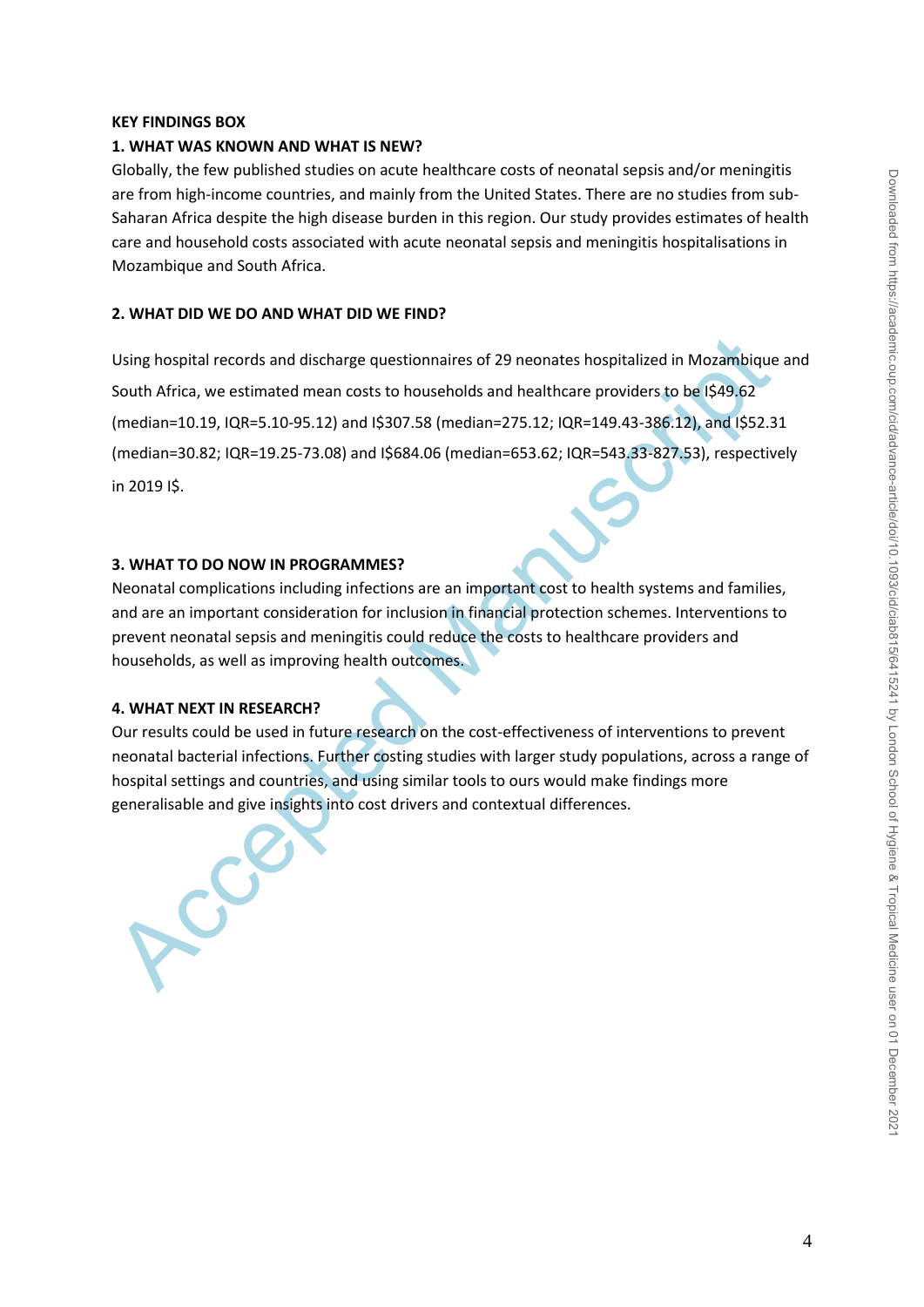#### **BACKGROUND**

Although child mortality has halved in the last two decades, deaths in the neonatal period accounted for a larger proportion, ~47% (2.4 million) of all under-5 deaths in 2019 [1]. The highest neonatal mortality rate is in the Sub-Saharan Africa region (United Nations; SSA), with sepsis and meningitis amongst the leading causes of neonatal deaths [2]. Neonatal sepsis, due to pathogens including Group B Streptococcus (GBS), led to about 400000 deaths globally in 2015, half of which occurred in the African region [3].

Group B Streptococcus (GBS), led to about 400000 deaths globally in 2015, half of which occurre<br>the African region [3].<br>Despite this, there are few published studies on the cost of acute healthcare for sepsis and/or<br>mening Despite this, there are few published studies on the cost of acute healthcare for sepsis and/or meningitis in neonates from low- and middle-income countries (LMICs), with data concentrated mainly in the United States [4]. Furthermore, no studies have reported the costs borne by households, including indirect costs of care, thereby leading to a potential underestimation of the true societal costs [4]. Knowledge of the economic consequences of sepsis and/or meningitis is essential for economic evaluations that inform policy-making to prevent invasive bacterial infections in neonates [5].

The study was conducted both in Mozambique (categorized as a low-income country) and South Africa (categorized as an upper-middle income country). In 2019, the gross domestic product per capita based on the purchasing power parity was I\$1336 in Mozambique and I\$13010 in South Africa [6].

### **Objective**

This paper is part of a series on GBS worldwide. This paper addresses the lack of empirical data in LMICs, and SSA specifically, by estimating the costs to the healthcare system and households during acute episodes of bacterial sepsis and/or meningitis among neonates admitted to hospital in Mozambique and South Africa.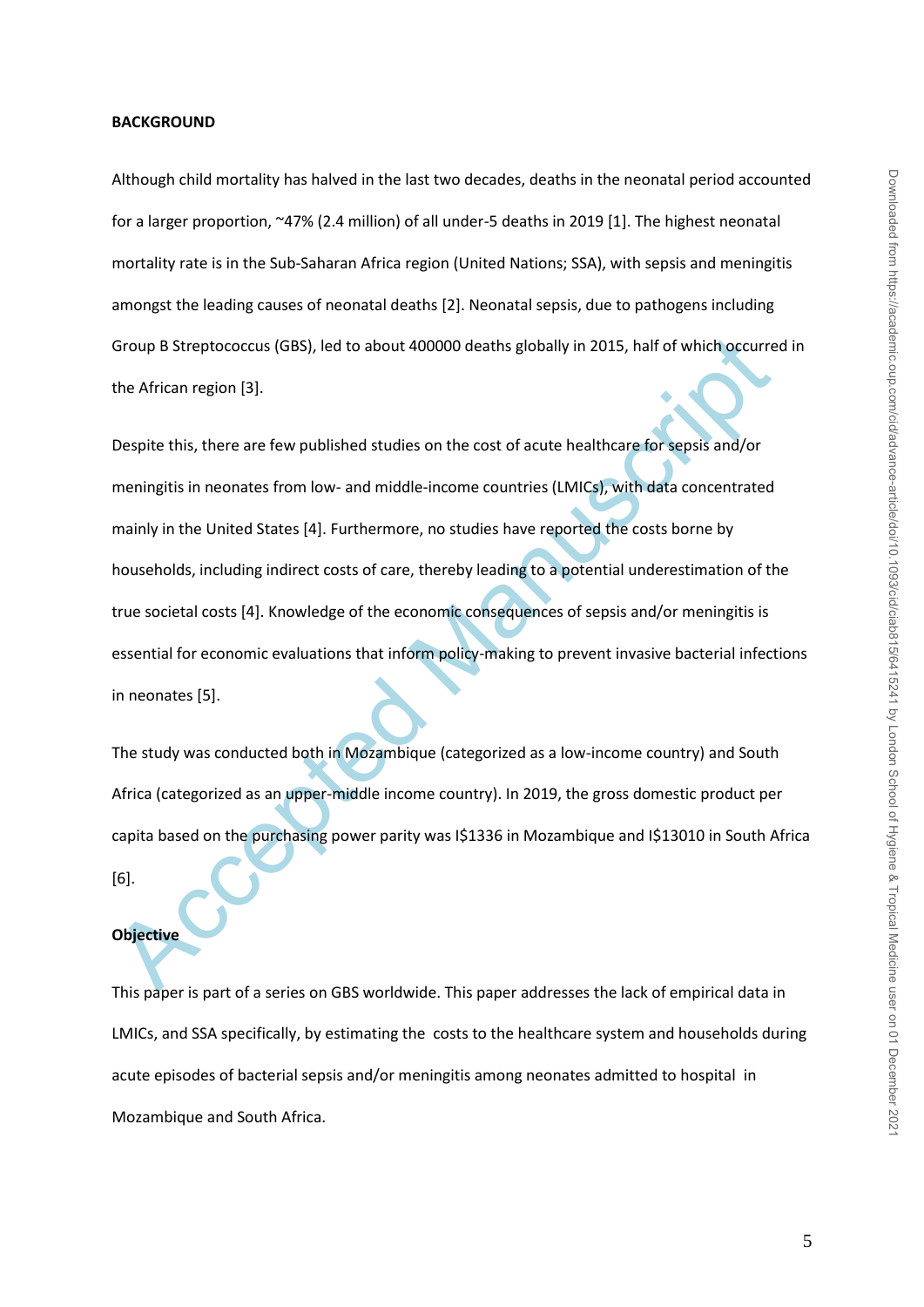#### **METHODS**

### **Data collection**

This costing study was a linked component of a larger study on the outcomes after invasive GBS disease in young infants, for which the protocol has been published previously [7]. Data were collected among young infants (0–89 days of life) admitted for clinically suspected bacterial sepsis and/or meningitis. In South Africa all cases were confirmed microbiologically either by culture or detection by polymerase chain reaction (for meningitis cases) in a normally sterile site (blood or cerebrospinal fluid). In Mozambique cases were defined based on clinical suspected sepsis and/or meningitis at admission, with only some being microbiologically confirmed. Babies born with severe congenital abnormalities or culture positive results of organisms considered contaminants or skin commensals were excluded [7]. Furthermore, babies born below 32 weeks of gestational age were excluded as they may incur additional costs related to being born prematurely.

anayor memigitas. In soluti Antel an eases were commined microlologically cities by political of detection by polymerase chain reaction (for meningitis cases) in a normally sterile site (blood or cerebrospinal fluid). In M We enrolled all participants who met the inclusion criteria and who were admitted between April 16, 2020, and April 1, 2021 at the Chris Hani Baragwanath Academic Hospital, a tertiary-academic hospital situated in Soweto, South Africa; and the Manhiça District Hospital, the referral hospital for the district of Manhiça in Mozambique. The hospitals included in this study are public ones; healthcare is normally provided free of charge to all patients in Mozambique and to patients under 6 years old in South Africa. Data collection took place during the middle of the SARS-CoV-2 pandemic, which prevented us from reaching the initial set sample size of 20 neonates per site.

Most participants were identified prospectively on admission. About 14 % (4/29) of the neonates were admitted from birth. These were already in hospital and kept in due to developing sepsis and/or meningitis shortly after birth. Neonates who died shortly after admission were not excluded from the study. Data on hospital resource use were collected from medical records, including information on length-of-stay, drug use, diagnostic tests and surgical procedures (**Supplemental Annex Tool 2**). Unit costs for resources were provided by the hospitals in each study site, except for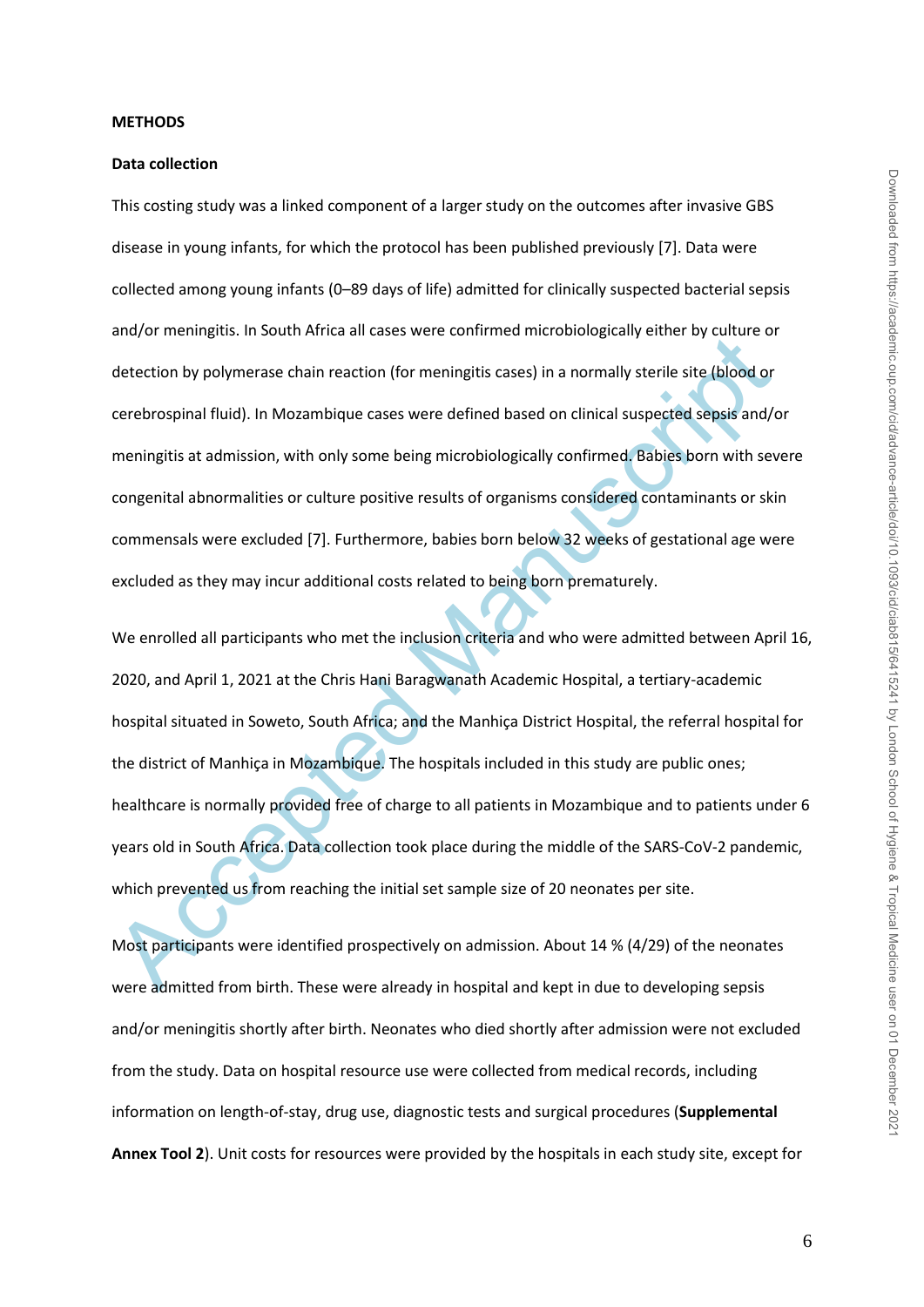the cost per bed day in Mozambique, which was taken from published literature [8]. To capture the economic impact of an infant's hospitalization on households, a questionnaire was administered to the main caregiver at the time of discharge or soon after discharge, and included questions on outof-pocket payments, medical, transportation and accommodation expenses as well as caregiving time (**Supplemental Annex Tool 1**). Both hospital and household costs only refer to costs incurred during the length of neonatal hospital admission. If an infant died in hospital, no questionnaires were administered but data were still collected from hospital records. The final version of the questionnaire was first piloted before it was administered by trained local research team members. A consent form was signed by all neonates' caregivers participating in the study.

### **Analysis**

buring the tength of nechatal molphal admission. In an imalit died inflogate, to decision and the questionnaire<br>sure administered but data were still collected from hospital records. The final version of the<br>questionnaire We estimated household costs associated with the acute episode including direct and indirect costs, namely medical, transportation and accommodation costs, as well as costs of informal caregiving. Healthcare provider costs were calculated based on the average length-of-stay, use of drugs, diagnostics, and supportive care, among others. Most unit costs were provided by the sites in local currencies for the year 2019. Wherever estimates were in another currency (i.e. USD) and/or for another fiscal year, these were converted into the local currency using the appropriate exchange rate and/or inflated using the local consumer price index [9,10]. To facilitate comparison between countries, estimates were converted into international dollars (I\$) using the purchasing power parity conversion factor for 2019 [11]. Given cost data are skewed, we report the median and interquartile range (IQR) alongside the mean costs. As a sensitivity analysis, we calculated costs for only microbiologically confirmed Mozambican cases. Data were analyzed in Stata and Excel.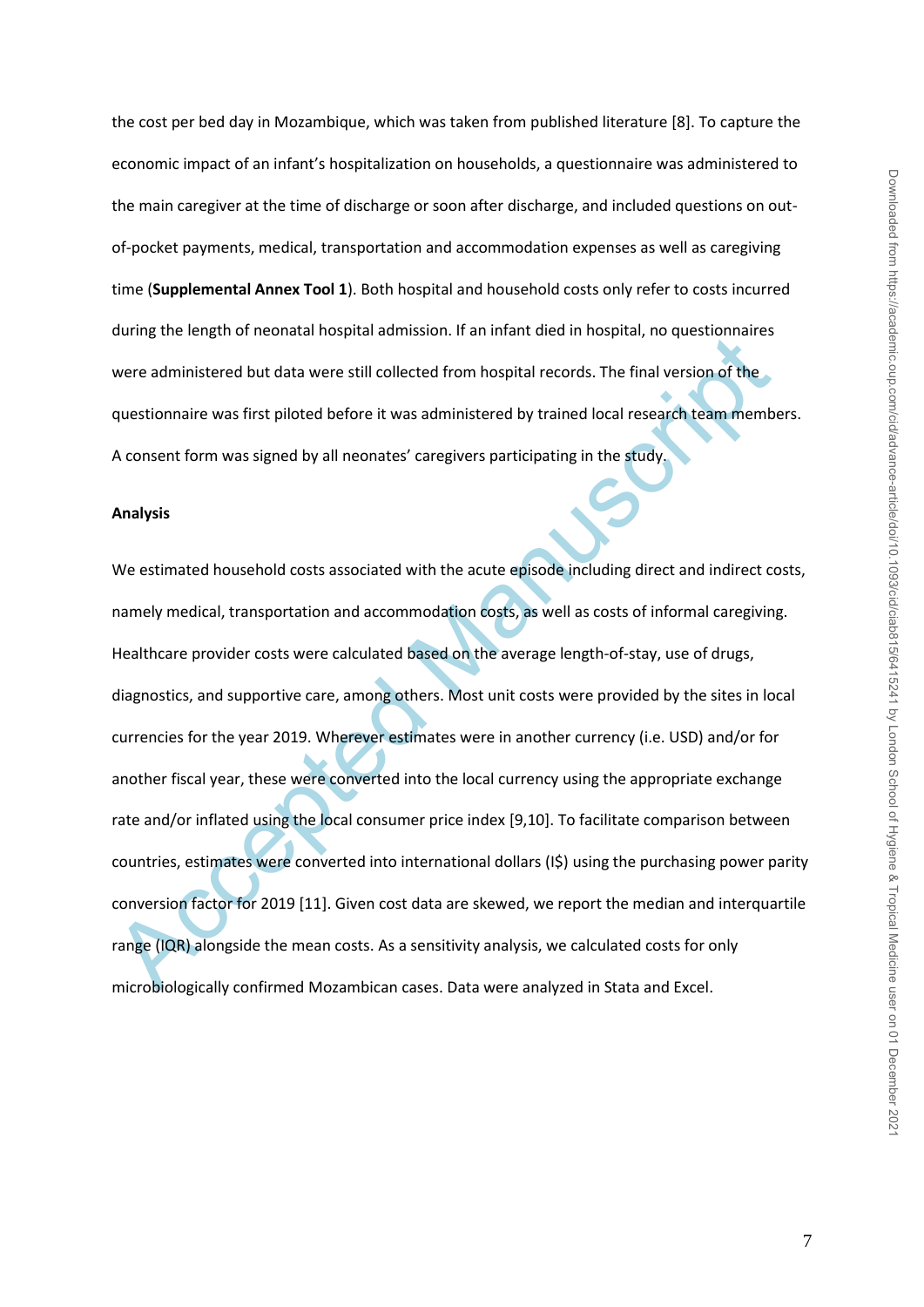#### **RESULTS**

### **Study population**

39). The mean age on admission was 5 days (median=2; IQR=1-7) in Mozambique and 11 days<br>(median=9; IQR=6-13) in South Africa. Among the study participants, 93% (27/29) had sepsis, wh<br>7% (2/29) were diagnosed with meningiti Overall, 29 neonates (18 from South Africa and 11 from Mozambique) were enrolled in the study population, which is summarized in **Table 1** (the sensitivity analysis for Mozambique is summarized in **Supplementary Table A1**.) The mean gestational age at birth was 38 weeks (median=38; IQR=37- 39). The mean age on admission was 5 days (median=2; IQR=1-7) in Mozambique and 11 days (median=9; IQR=6-13) in South Africa. Among the study participants, 93% (27/29) had sepsis, while 7% (2/29) were diagnosed with meningitis. Ninety percent (26/29) of neonates were discharged alive; two were transferred to another hospital in Maputo, Mozambique (outcome unknown), and one South African neonate admitted at 4 days old died after 19 days in hospital following diagnosis with sepsis (*E. coli*).

#### **Cost estimates**

Hospitalization and household costs for the two countries are described in **Table 2**. For Mozambique, results of the sensitivity analysis including only microbiologically confirmed cases are provided in **Supplementary Table A2**.

# *Hospitalization costs*

The mean length-of-stay of 16 days (median=15; IQR=13-18) in South Africa was substantially longer than in Mozambique, which was 10 days (median=9; IQR=4-14) and 11 days (median=10; IQR=7-14) when including only microbiologically confirmed cases. The mean hospitalization cost per neonate of I\$684.06 (median=653.62; IQR=543.33-827.53) in South Africa, was also higher than the cost of I\$307.58 (median=275.12; IQR=149.43-386.12) in Mozambique. However, for microbiologically confirmed cases this increased to I\$413.41 (median=386.12; IQR=221.48-514.39), primarily due to higher laboratory costs.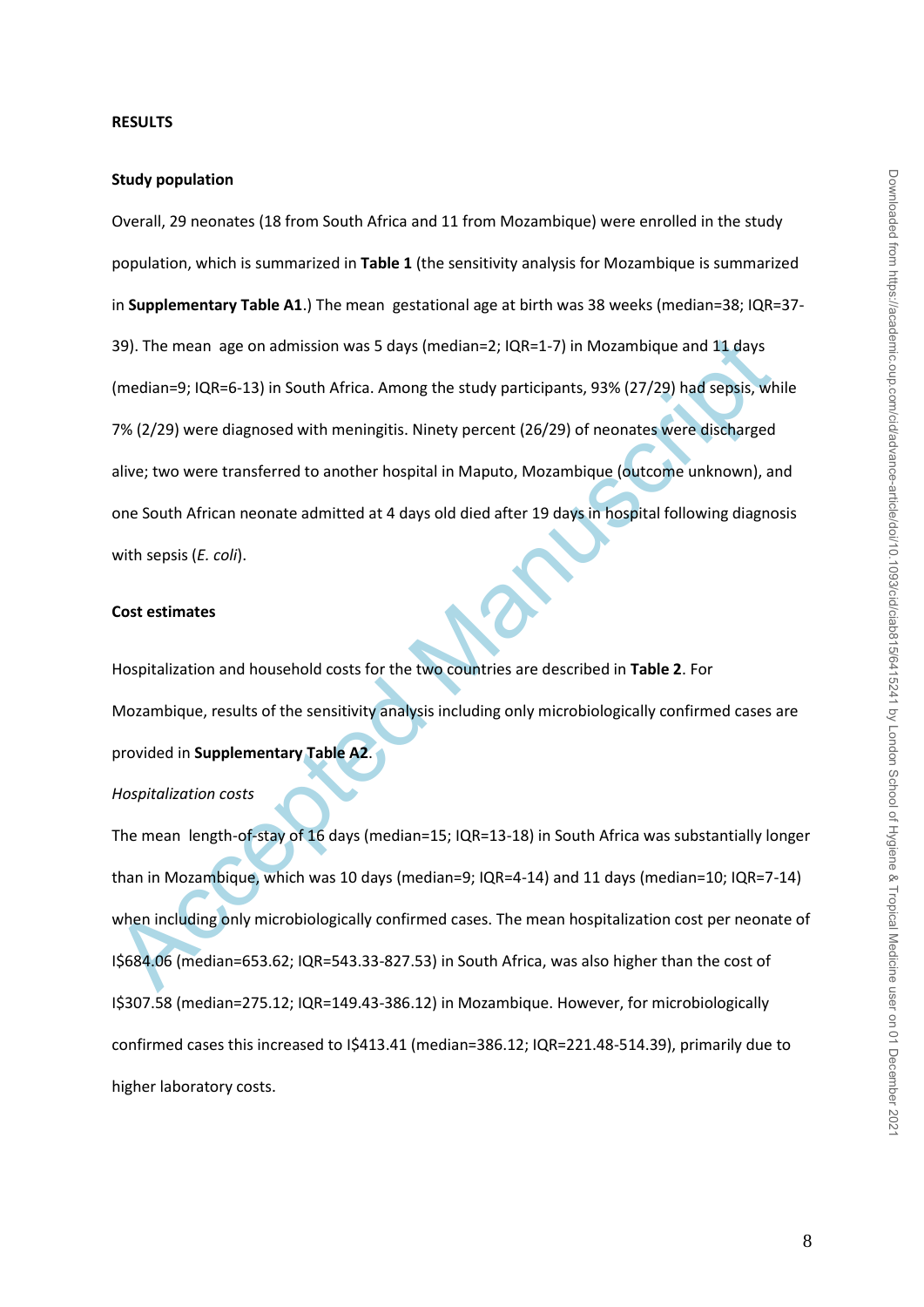#### *Household direct costs*

Most households incurred no direct healthcare expenses related to their child's acute infection. The mean healthcare expenditure per patient was I\$40.04 in Mozambique and I\$10.03 in South Africa, but median costs were zero in both countries.

In both countries, food and accommodation at the hospital are provided to caregivers without charge, so the main direct costs were transportation expenses. On average, households spent I\$9.58 in Mozambique and I\$41.64 in South Africa on transportation. Therefore, the overall direct household costs were I\$49.62 (median=10.19; IQR=5.10-95.12) and I\$52.31(median=30.08; IQR=19.25-73.08) in Mozambique and South Africa respectively.

### *Household costs of informal care (indirect costs)*

charge, so the main direct costs were transportation expenses. On average, households spent IS<br>
in Mozambique and I\$41.64 in South Africa on transportation. Therefore, the overall direct<br>
household costs were I\$49.62 (medi In 97% of cases the caregiver accompanying the child to the hospital was the mother, and otherwise the father. Caregivers' age ranged from 15 to 36 years old. In Mozambique, caregivers reported spending 52 hours (median=38.5; IQR=19-86) on extra care. In South Africa, hours of informal care varied significantly between caregivers with a mean of 76 hours (median=3.5; IQR=0-120). Amongst caregivers, 79% did not earn an income, but all reported that none of the extra time spent caring for their child would have been normally spent in paid work.

#### **DISCUSSION**

The mean healthcare provider costs of treating neonatal sepsis and meningitis were substantially higher in South Africa than Mozambique: I\$684.06 (median=653.62; IQR=543.33-827.53) versus I\$307.58 (median=275.12; IQR=149.43-386.12), although this difference was smaller when including only microbiologically confirmed cases in Mozambique. Higher costs in South Africa can be partly explained by inter-country differences in resource unit costs, and by the shorter length-of-stay and more limited standard of care provided in Mozambique. However, the direct costs from the household perspective were more similar between the two countries. These were estimated to be I\$49.62 (median=10.19; IQR=5.10-19.25) in Mozambique and I\$52.31 (median=30.82; IQR=19.25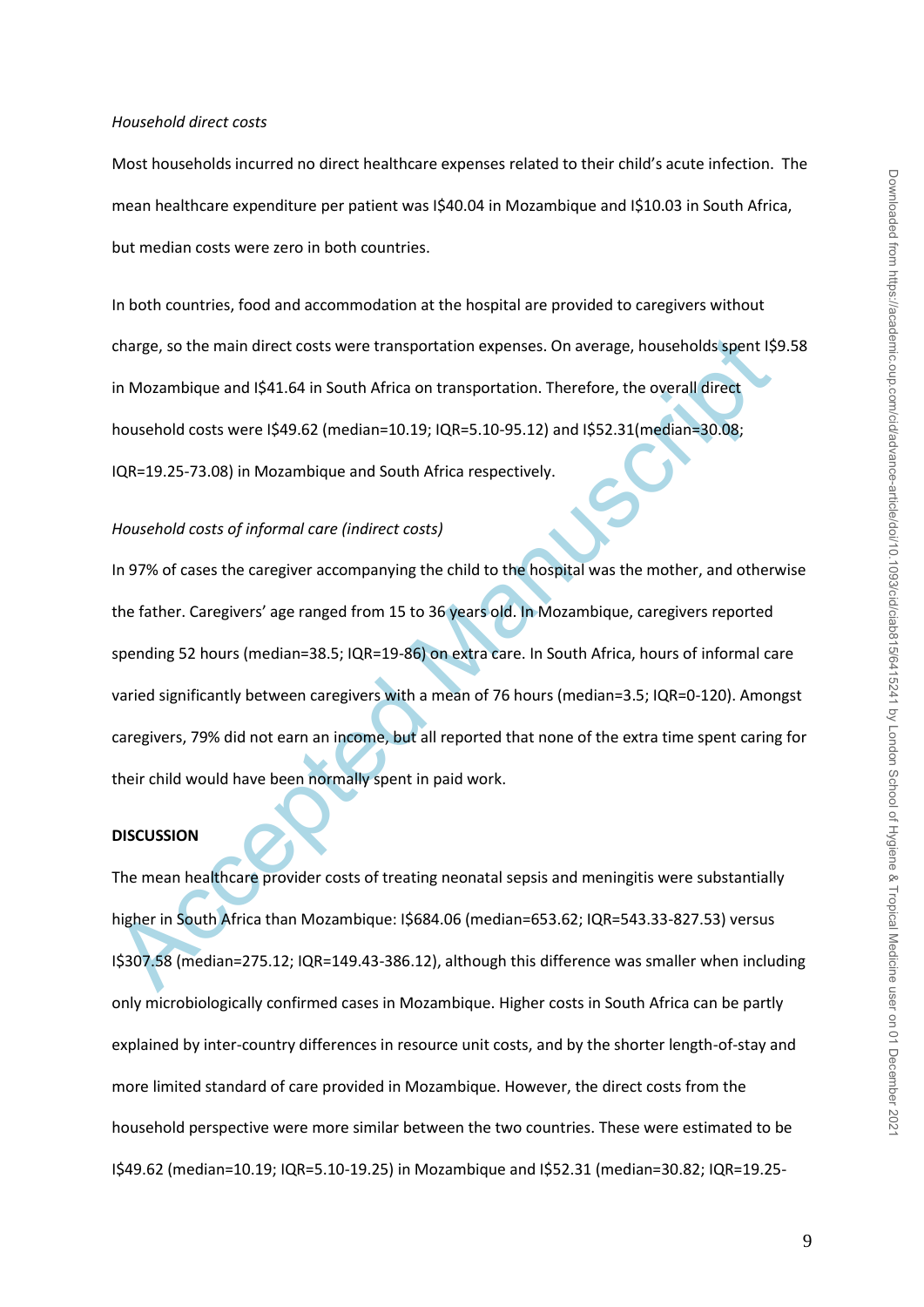73.08) in South Africa. Such expenses werenot considered catastrophic except for two households, one in each country, for whom these costs represented over 40% of their monthly income [12]. Although, the cost of informal caregiving could not be calculated for most caregivers as they did not earn an income, all caregivers reported that the extra hours that they spent with their child would not have been spent in paid work. This suggests zero financial opportunity cost for caring for the child, but also may reflect the poor communities from which these children come.

The lack of existing literature on this topic prevents any comparison with other studies in SSA. However, based on a few other LMIC studies, the hospitalization costs found in our study appear broadly consistent with previously reported cost of treating sepsis (2017 I\$642) and meningitis (2017 I\$198-8078) [4].

Ethelack of existing literature on this topic prevents any comparison with other studies in SSA.<br>The lack of existing literature on this topic prevents any comparison with other studies in SSA.<br>However, based on a few othe While our study is one of the first to report costs associated with bacterial sepsis and meningitis in SSA, it has some limitations. First, our analysis was only descriptive since the small sample size prevented us from investigating the determinants of costs and differences between countries. Second, we collected data from only one hospital in each country, which together with the sample size limits the generalizability of our findings. Third, in Mozambique our results include suspected, as well as microbiologically confirmed cases of sepsis, which may underestimate the true costs. Lastly, this study does not include the healthcare costs associated with the longer-term impact of the disease such as neurodevelopment deficit. Furthermore, this study does not include preterm infants because it would require a larger sample size and controlling for potential cofounders, which is beyond the scope of this study.

Despite these limitations, our multi-country study addresses an important gap in the literature that can inform policymaking. We found substantial costs associated with acute neonatal bacterial sepsis and meningitis in two countries in SSA, and our estimates will be useful to inform cost-effectiveness analyses of interventions to prevent invasive bacterial infections in neonates.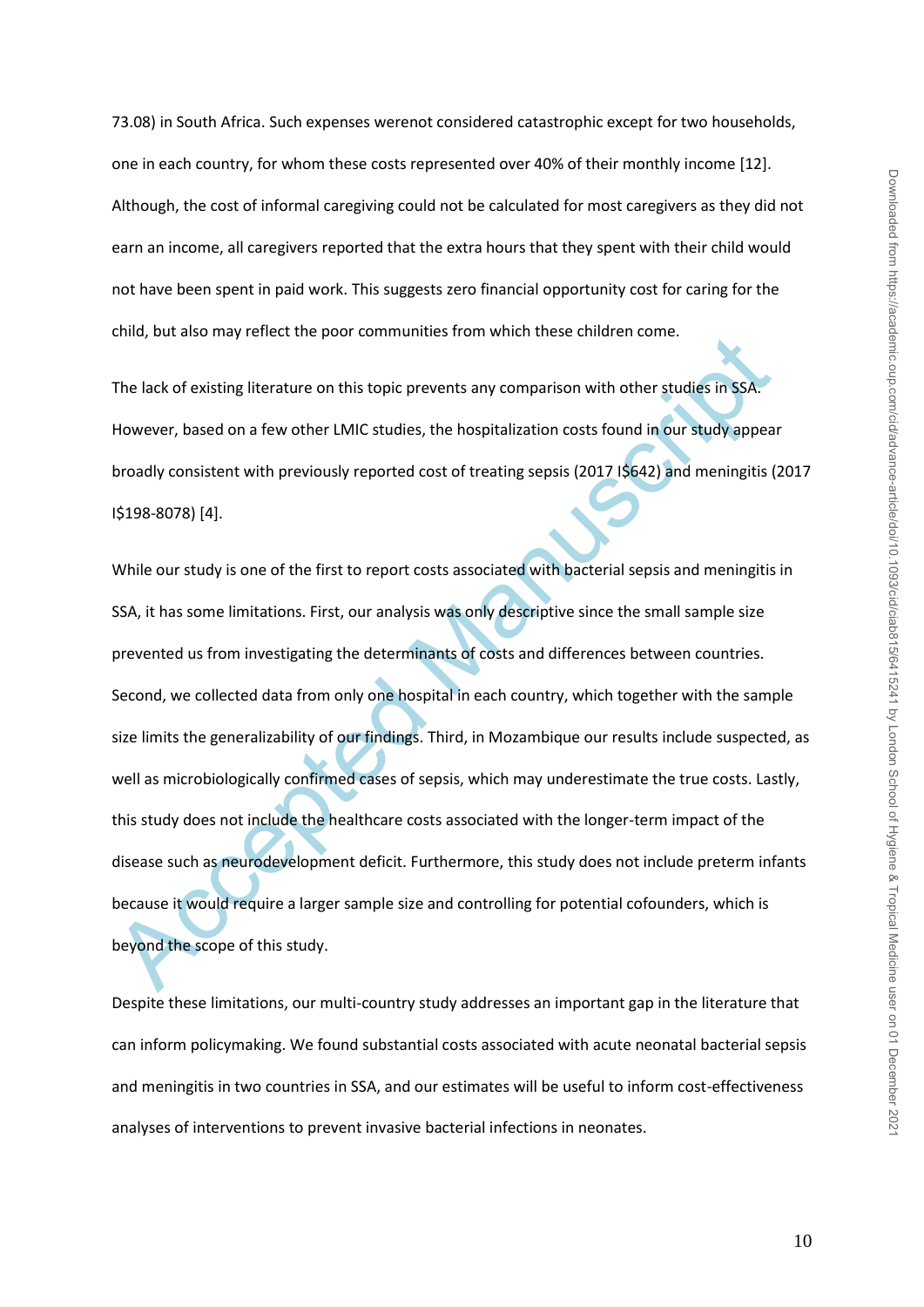#### **DECLARATIONS**

### Authors' contributions

MJ, JEL, SP, ZD and QB conceptualized the study and developed the methodology. CT helped devise the data collection instrument. CA, SLe, HM, SLa, JB, and AB collected the data. CA conducted the analysis with input from SP, QB and ZD. The manuscript was drafted by CA and SP. All authors reviewed and helped to revise the manuscript and agreed the final version.

#### Ethics and consent to participate

analysis with input from SP, QB and ZD. The manuscript was drafted by CA and SP. All authors<br>
reviewed and helped to revise the manuscript and agreed the final version.<br>
Ethics and consent to participate<br>
The overarching p The overarching protocol for this multi-country observational study was granted ethical approval at the London School of Hygiene & Tropical Medicine (approval number 16246). Institutional review boards in each of the operating countries granted ethics approval (Mozambique approval numbers 98/CNBS/2019; South Africa approval number M190241), as well as the institutional review board of the World Health Organization (approval number ERC.0003169).

# Availability of data and material

Data sharing agreements were jointly developed and signed by all collaborating partners. Data collection instruments used in this study are available in Supplemental Web Annex.

# Funding

This work was supported by a grant (OPP1180644) from the Bill & Melinda Gates Foundation to the London School of Hygiene & Tropical Medicine (PI, Joy Lawn). CISM is supported by the Government of Mozambique and the Spanish Agency for International Development (AECID). ISGlobal receives support from the Spanish Ministry of Science and Innovation through the "Centro de Excelencia Severo Ochoa 2019-2023" Program (CEX2018-000806-S), and support from the Generalitat de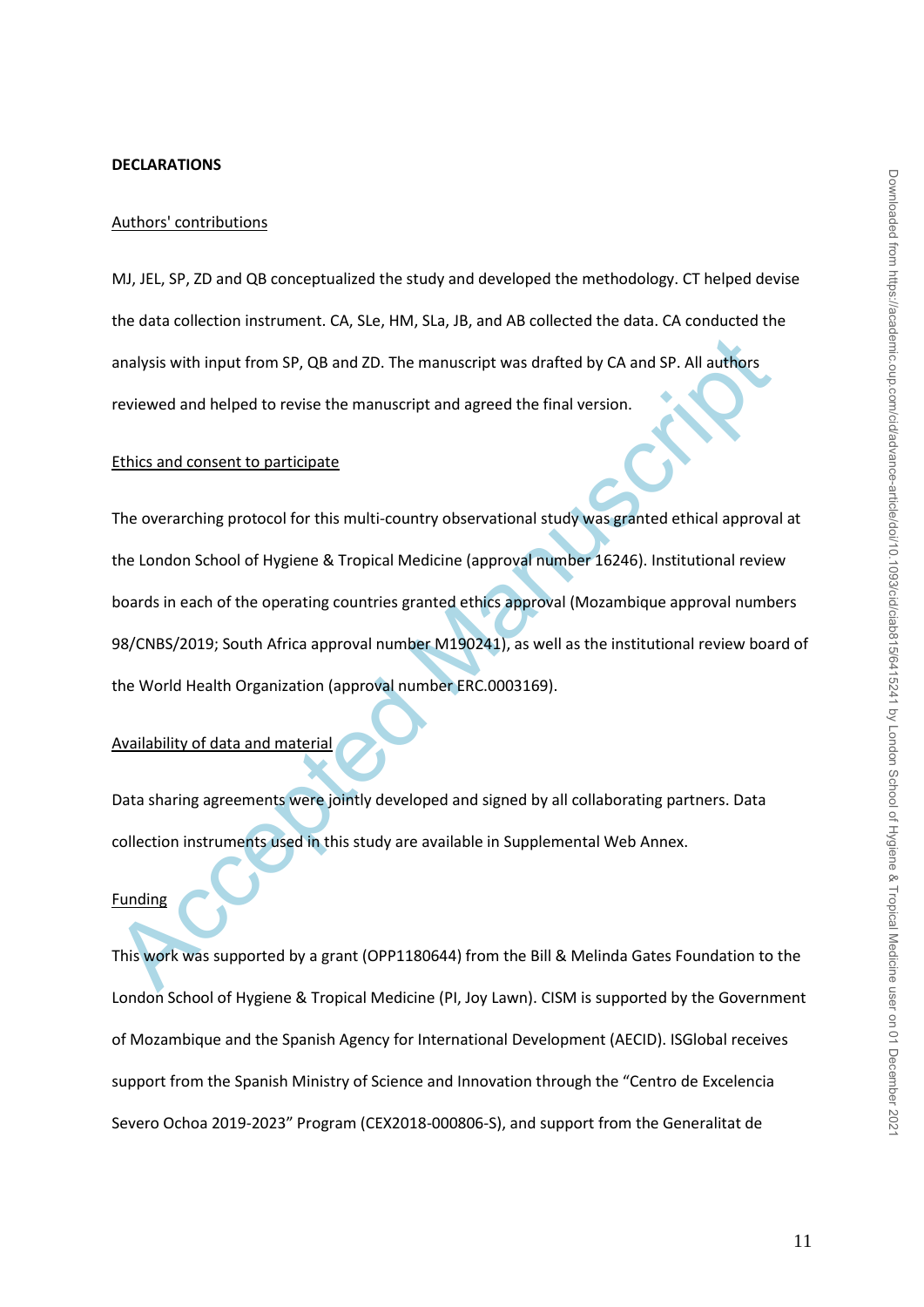Catalunya through the CERCA Program. The funders had no role in study design, data collection and analysis, decision to publish, or preparation of the manuscript.

and all authors have submitted the ICMJE Form for Disclosure of Potential Conflicts of Interest.<br>Conflicts that the editors consider relevant to the content of the manuscript have been disclosed<br>and JB report subawards fro *Potential conflicts of interest.* Many contributors to the papers supplement have received funding for their research from foundations, especially the Bill & Melinda Gates Foundation, the Meningitis Research Foundation, EDCPT and others. All (other) authors report no potential conflicts of interest, and all authors have submitted the ICMJE Form for Disclosure of Potential Conflicts of Interest. Conflicts that the editors consider relevant to the content of the manuscript have been disclosed. AB and JB report subawards from LSHTM to Mozambique and EDCTP-funded fellowship (#2836; PI Marieke Van der Zalm). QB reports subawards from LSHTM to ISGlobal and CISM/FM, Mozambique. ZD and SL report subawards from LSHTM to Wits Health Consortium. MJ reports being a scientific committee member of 2nd International Symposium on Streptococcus Agalactiae Disease (ISSAD). SGL reports subawards from LSHTM to the Wits Health Consortium, University of the Witwatersrand, Johannesburg, South Africa. HM reports subawards from LSHTM to Mozambique. S. A. M. has collaborated on GBS grants funded by GlaxoSmithKline and by Pfizer and received personal fees for being member of its advisory committee; he has also collaborated on a GBS grant funded by

Minervax.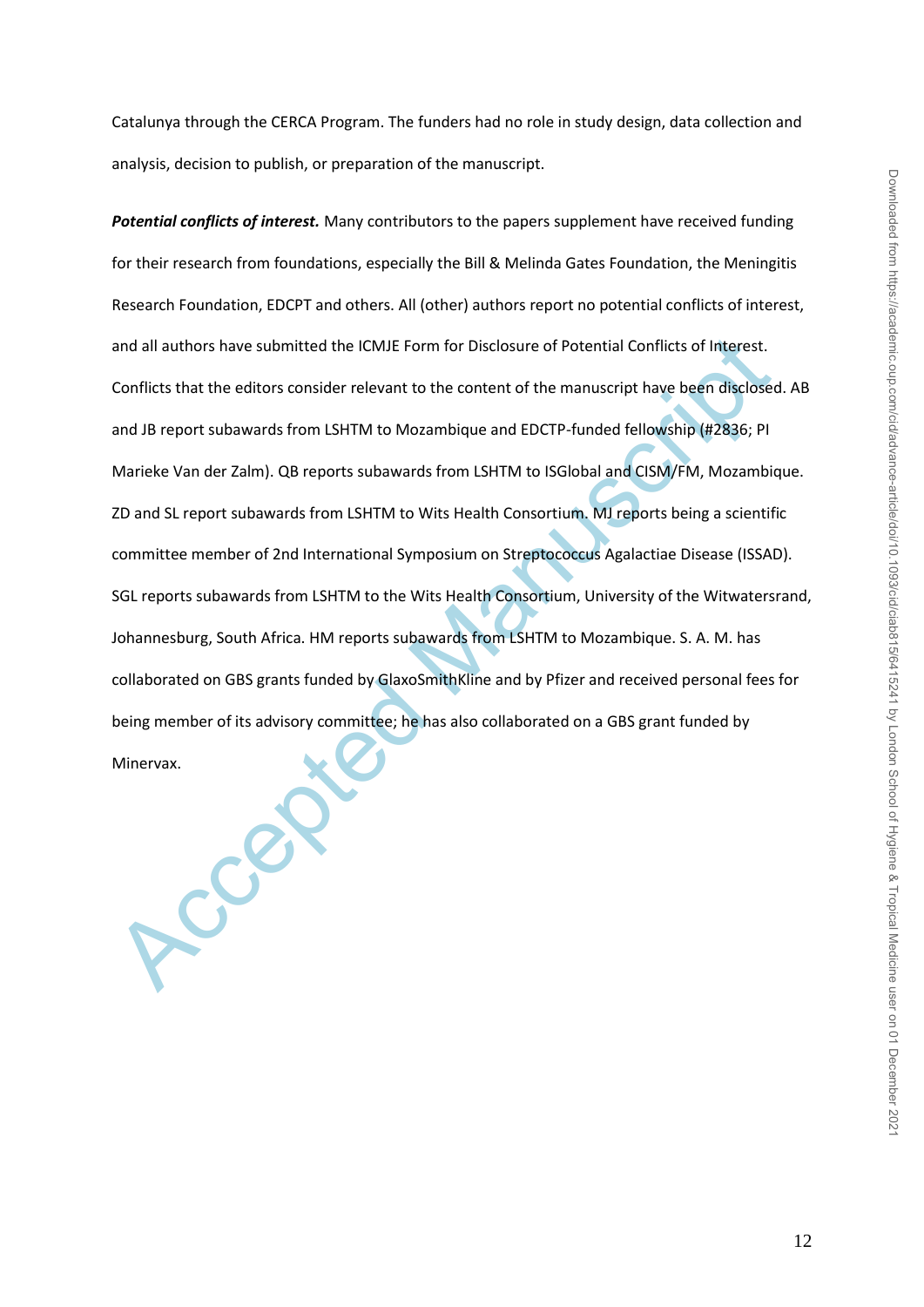#### **REFERENCES**

- 1. World Health Organization (WHO). Newborns: improving survival and well-being [Internet]. 2020. Available from: https://www.who.int/news-room/fact-sheets/detail/newbornsreducing-mortality#:~:text=Sub-Saharan Africa had the,deaths per 1%2C000 live births.
- 2. Lawn JE, Blencowe H, Oza S, You D, Lee ACC, Waiswa P, et al. Every Newborn : progress , priorities , and potential beyond. Lancet. 2014;384:189–205.
- 3. Amare D, Mela M, Dessie G. Unfinished agenda of the neonates in developing countries: magnitude of neonatal sepsis: systematic review and meta-analysis. Heliyon [Internet]. 2019;5(9):e02519. Available from: https://doi.org/10.1016/j.heliyon.2019.e02519
- 4. Salman O, Procter SR, Mcgregor C, Paul P, Hutubessy R, Lawn JE, et al. Systematic Review on the Acute Cost-of-illness of Sepsis and Meningitis in Neonates and Infants. Pediatr Infect Dis J. 2020;39:35–40.
- 5. Bhutta ZA, Das JK, Bahl R, Lawn JE, Salam RA, Paul VK, et al. Can available interventions end preventable deaths in mothers , newborn babies , and stillbirths , and at what cost ? Lancet. 2014;384:347–70.
- 6. World Bank. GDP per capita, PPP (current international \$) [Internet]. Available from: https://data.worldbank.org/indicator/NY.GDP.PCAP.PP.CD?end=2020&start=2020&view=bar
- priorities, and potential beyond. Lancet. 2014;384:189–205.<br>
Amare D, Mela M, Dessie G. Unfinished agenda of the neonates in developing countries:<br>
magnitude of neonatal sepsis: systematic review and meta-analysis. Heliyon 7. Paul P, Procter SR, Dangor Z, Bassat Q, Abubakar A, Santhanam S, et al. Quantifying long-term health and economic outcomes for survivors of group B Streptococcus invasive disease in infancy : protocol of a multi-country study in Argentina , India , Kenya , Mozambique and South Africa [ version 1 ; peer review : 1 approved wit. Gates Open Res. 2020;4(138).
- 8. World health organization (WHO). Mozambique. Estimates of Unit Costs for Patient Services for Mozambique. Available from: https://www.who.int/choice/country/moz/cost/en/
- 9. Turner HC, Lauer JA, Tran BX, Teerawattananon Y, Jit M. Adjusting for Inflation and Currency Changes Within Health Economic Studies. Value Heal [Internet]. 2019;22(9):1026–32.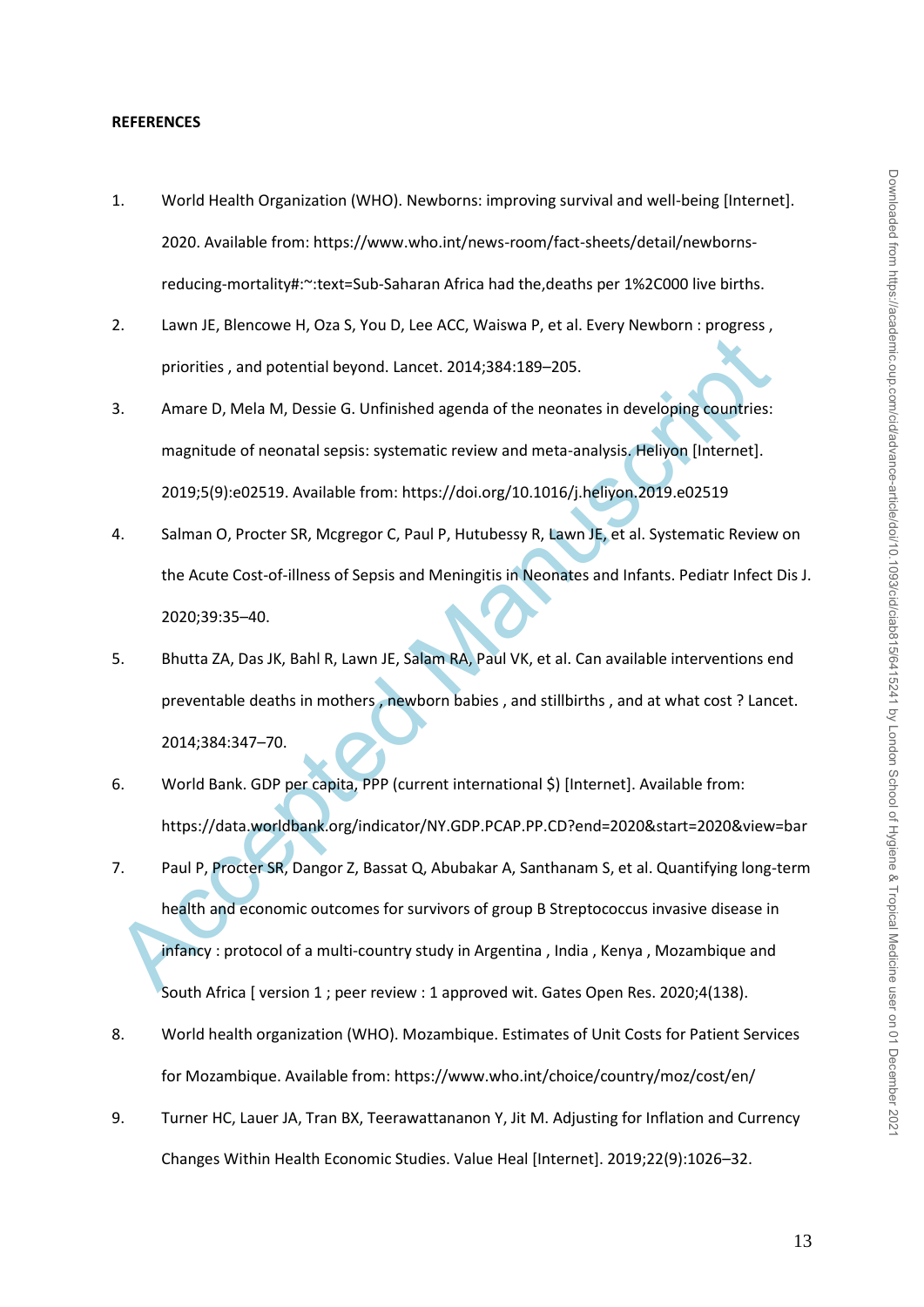- 10. The world bank. Consumer price index (2010=100) [Internet]. Available from: https://data.worldbank.org/indicator/FP.CPI.TOTL
- 11. The world bank. PPP conversion factor, GDP (LCU per international \$) [Internet]. Available from: https://data.worldbank.org/indicator/PA.NUS.PPP?end=2019&start=2019&view=map
- 12. Xu K, Evans DB, Kawabata K, Zeramdini R, Klavus J, Murray CJL. Household catastrophic health expenditure: A multicountry analysis. Lancet. 2003;362(9378):111–7.

12. Xu K, Evans DB, Kawabata k<br>expenditure: A multicountry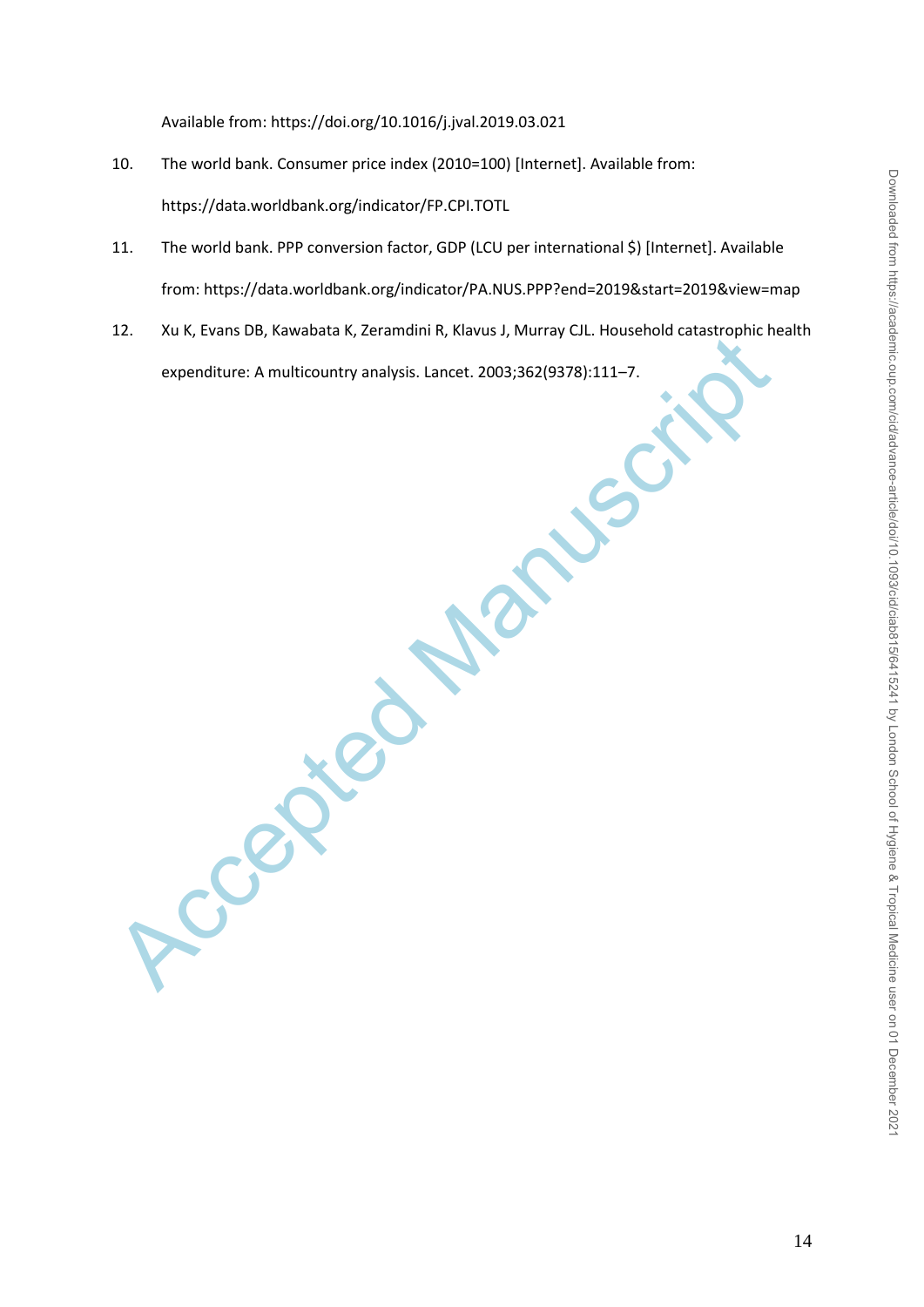|                                | Mozambique | <b>South Africa</b> | <b>Total</b> |
|--------------------------------|------------|---------------------|--------------|
|                                | N(%)       | N (%)               | N (%)        |
| <b>Total</b>                   | ${\bf 11}$ | 18                  | 29           |
| Sex                            |            |                     |              |
|                                |            |                     |              |
| Male                           | 4 (36%)    | 12 (67%)            | 16 (55%)     |
| Female                         | 7 (64%)    | 6 (33%)             | 13 (45%)     |
| Age in days                    |            |                     |              |
| 0-6 days                       | 7 (64%)    | 6(33%)              | 13 (45%)     |
| $7-14$ days                    | 4 (36%)    | 8 (44%)             | 12 (41%)     |
| 15-28 days                     | 0(0%)      | 4 (22%)             | 4(14%)       |
| <b>Place of delivery</b>       |            |                     |              |
| Home                           | 1 (9%)     | 0(0%)               | 1(3%)        |
| Hospital                       | 10 (91%)   | 18 (100%)           | 28 (97%)     |
| <b>Gestational age (weeks)</b> |            |                     |              |
| 32-34 weeks                    | 0(0%)      | 2(11%)              | 2(7%)        |
| 35-37 weeks                    | 4 (36%)    | 6 (33%)             | 10 (35%)     |
| >37 weeks                      | 4 (36%)    | 10 (56%)            | 14 (48%)     |
| Unknown                        | 3(27%)     | 0(0%)               | 3(10%)       |
| <b>Admitted at birth</b>       |            |                     |              |
| Yes                            | 4 (36%)    | 0(0%)               | 4 (14%)      |
| $\mathsf{No}$                  | 7 (64%)    | 18 (100%)           | 25 (86%)     |
| <b>Birthweight (grams)</b>     |            |                     |              |
| $<$ 1500                       | 1 (9%)     | 0(0%)               | 1 (3%)       |
| 1500-2500                      | 4 (36%)    | 5 (28%)             | 9 (31%)      |

**Table 1: Descriptive statistics of neonatal inpatients with bacterial sepsis and/or meningitis recruited between April 16, 2020 and April 1, 2021.**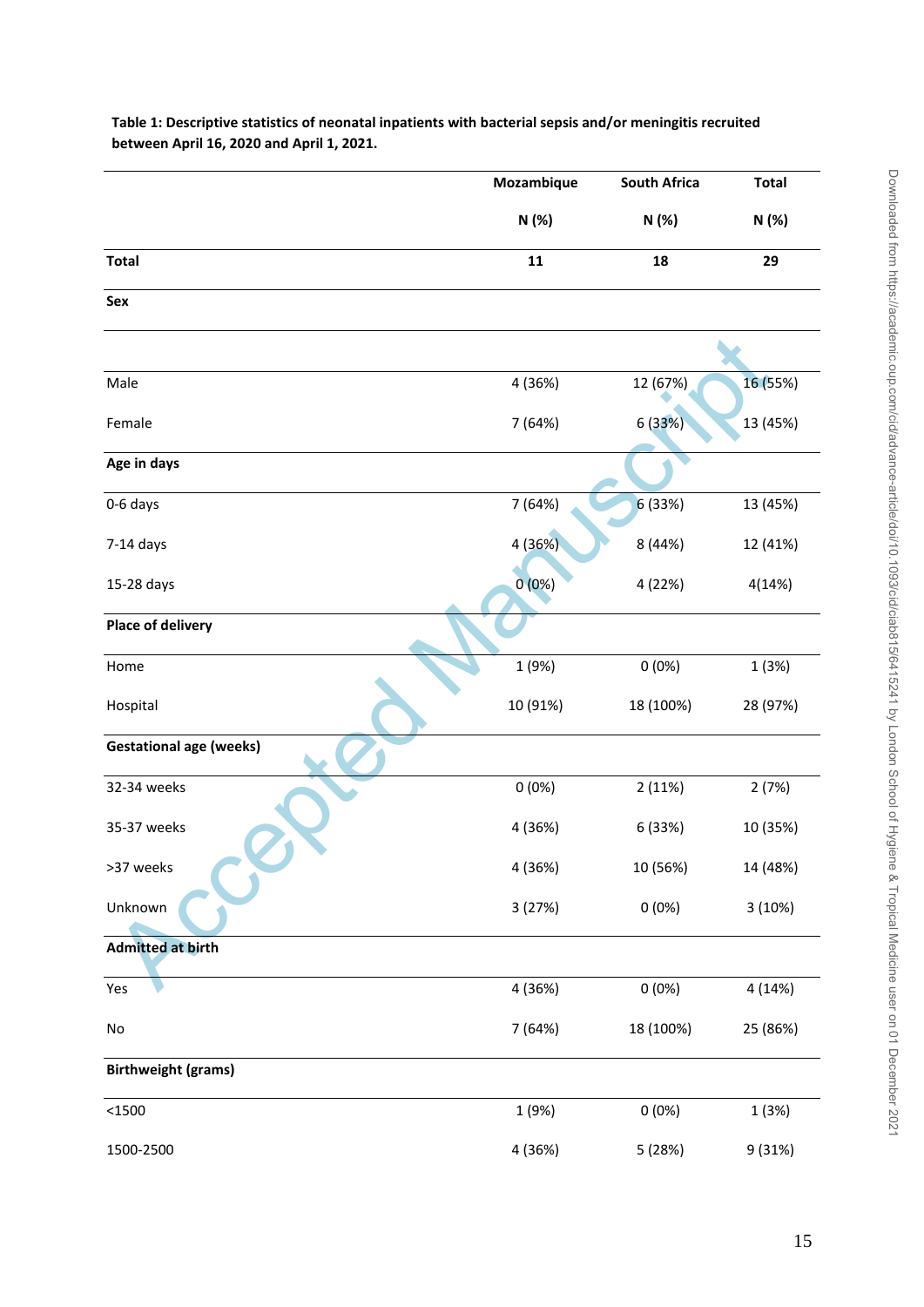| 2501-3000                                                 | 1 (9%)    | 7 (39%)  | 8 (28%)  |
|-----------------------------------------------------------|-----------|----------|----------|
| > 3000                                                    | 5 (45%)   | 6 (33%)  | 11 (38%) |
| Syndrome                                                  |           |          |          |
| Meningitis                                                | 0(0%)     | 2(11%)   | 2(7%)    |
| Sepsis                                                    | 11 (100%) | 16 (89%) | 27 (93%) |
| <b>Bacteria detected</b>                                  |           |          |          |
| <b>Group B Streptococcus</b>                              | 1(3%)     | 8 (44%)  | 9(31%)   |
| Escherichia coli                                          | 0(0%)     | 6 (33%)  | 6 (21%)  |
| Staphylococcus aureus                                     | 0(0%)     | 4 (22%)  | 4 (14%)  |
| Gram negative rod                                         | 5 (45%)   | $0(0\%)$ | 5(17%)   |
| Not microbiologically tested                              | 5(45%)    | 0(0%)    | 5(17%)   |
| Length of stay (days)                                     |           |          |          |
| 0-7 days                                                  | 5 (45%)   | 0(0%)    | 5(17%)   |
| 8-14 days                                                 | 4 (36%)   | 6 (33%)  | 10 (34%) |
| >15 days                                                  | 2(18%)    | 12 (67%) | 14 (48%) |
| <b>Discharge status</b>                                   |           |          |          |
| Discharged alive                                          | 9 (82%)   | 17 (94%) | 26 (90%) |
| Referred to another hospital                              | 2(18%)    | 0(0%)    | 2(7%)    |
| Died                                                      | 0(0%)     | 1(6%)    | 1(3%)    |
| Legend: Percentage may not sum up to 100% due to rounding |           |          |          |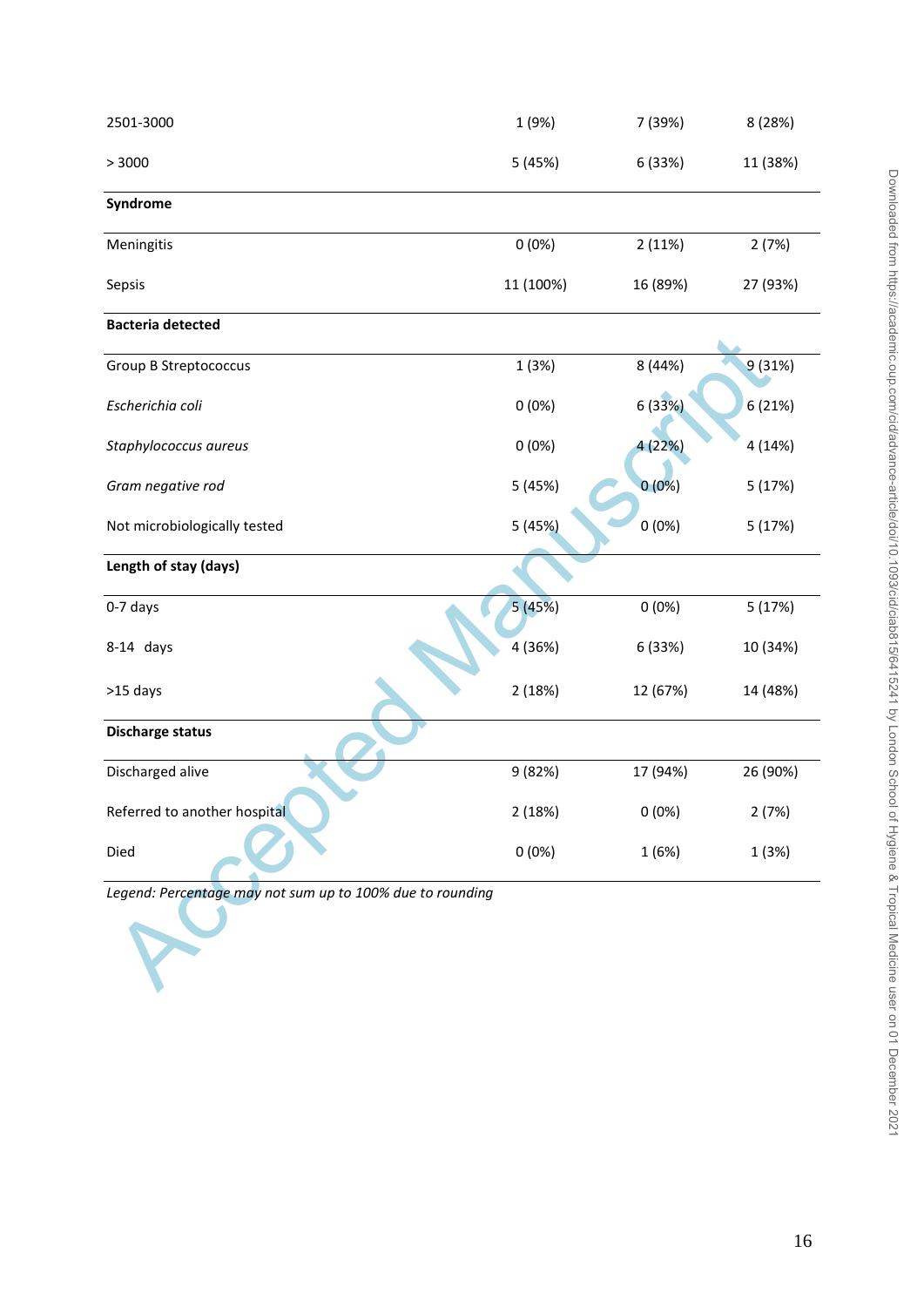# **Table 2: Descriptive analysis of cost data for neonatal sepsis and/or meningitis inpatients (International Dollars 2019)**

# **Hospitalisation costs**

|                              | Mozambique (N=11) |                    |                 | South Africa (N=18) |               |                                     |
|------------------------------|-------------------|--------------------|-----------------|---------------------|---------------|-------------------------------------|
|                              |                   |                    |                 |                     |               |                                     |
|                              | <b>Mean</b>       | <b>Median</b>      | <b>IQR</b>      | Mean                | <b>Median</b> | <b>IQR</b>                          |
| Hospital stay (routine ward  | 136.31            | 123.81             | 75.66-171.95    | 379.41              | 349.62        | 308.83-419.55                       |
| or intensive care bed)       |                   |                    |                 |                     |               |                                     |
|                              |                   |                    |                 |                     |               |                                     |
| <b>Supportive care</b>       |                   |                    |                 |                     |               |                                     |
| Oral feeding                 | 9.26              | 0.00               | $0.00 - 0.00$   |                     |               | Included in the hospital daily rate |
| NG feeding                   | 7                 |                    |                 |                     |               | Included in the hospital daily rate |
| IV fluid                     |                   |                    |                 |                     |               | Included in the hospital daily rate |
| Parenteral feeding           |                   |                    |                 |                     |               | Included in the hospital daily rate |
| Nasal cannula oxygen         |                   |                    |                 |                     |               | Included in the hospital daily rate |
| Phototherapy                 | /                 |                    |                 |                     |               | Included in the hospital daily rate |
| Hypothermia                  |                   | Data not available |                 |                     |               |                                     |
| <b>Antimicrobial therapy</b> |                   |                    |                 |                     |               |                                     |
| Antibiotics (first line)     | 43.68             | 0.00               | 0.00-78.77      | 25.29               | 14.19         | 7.02-45.28                          |
| Antibiotics (second line)    | 3.78              | 0.00               | $0.00 - 0.00$   | 14.04               | 2.93          | $0.00 - 17.26$                      |
| Antibiotics (third line)     |                   |                    |                 | 0.89                | 0.00          | $0.00 - 0.00$                       |
| <b>Antifungals</b>           | /                 |                    |                 | 0.64                | 0.00          | $0.00 - 0.00$                       |
| Anticonvulsants              | /                 |                    |                 | 2.27                | 0.00          | $0.00 - 0.00$                       |
| Other drugs*                 | 0.46              | 0.46               | $0.00 - 0.00$   | 2.45                | 0.00          | $0.00 - 5.02$                       |
| Laboratory test              |                   |                    |                 |                     |               |                                     |
| <b>Blood culture</b>         | 22.75             | 0.00               | $0.00 - 41.71$  | 19.20               | 16.08         | 16.08-24.12                         |
| Lumbar puncture              | 44.07             | 0.00               | $0.00 - 121.19$ | 27.65               | 23.70         | 23-70-23.70                         |
| CSF culture                  | 35.53             | 0.00               | 0.00-97.72      | 17.26               | 14.79         | 14.79-14.79                         |
| Urine culture                | 6.05              | 0.00               | $0.00 - 0.00$   | 9.99                | 8.99          | 8.99-8.99                           |